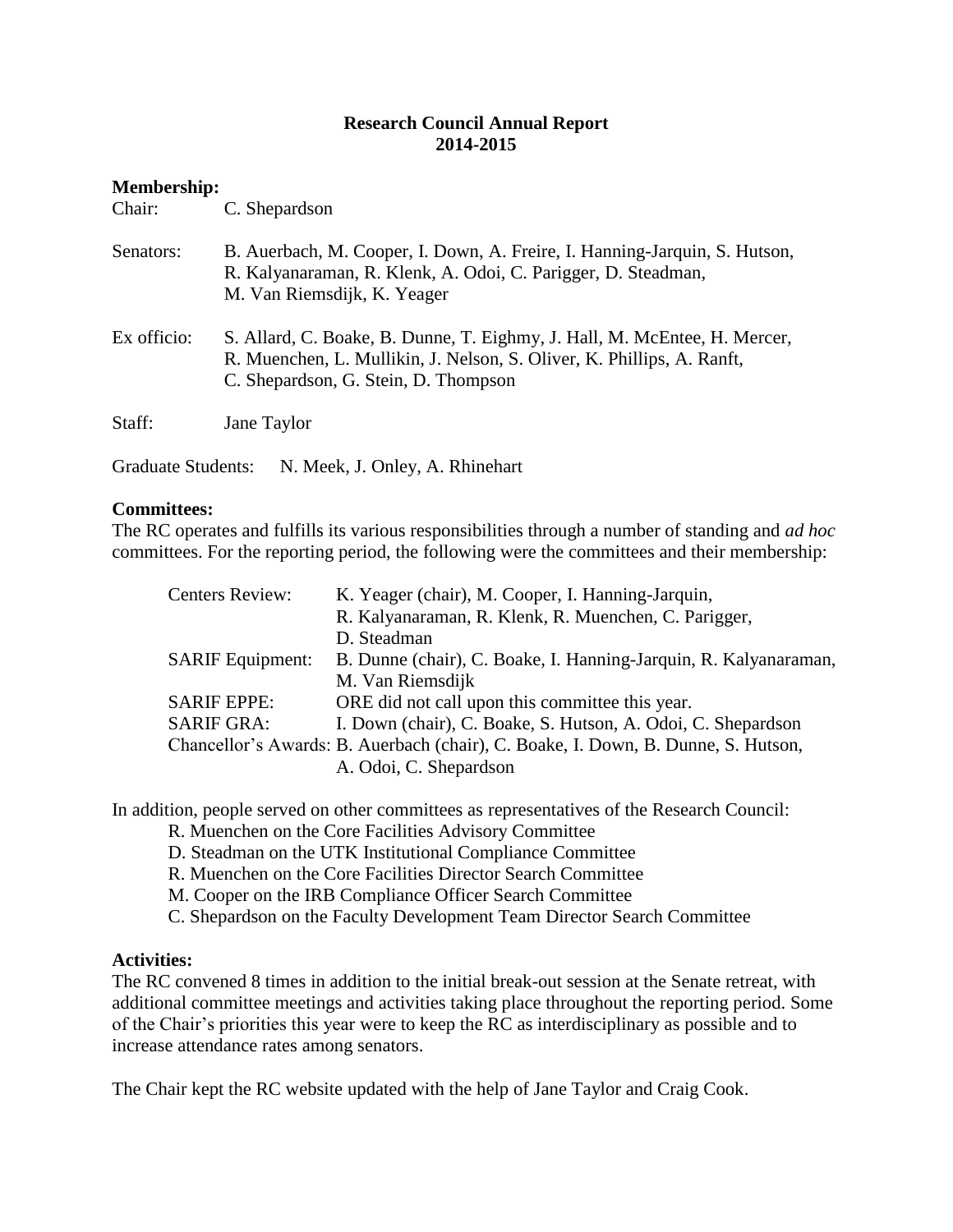RC meetings typically followed the order of opening remarks by the Chair, approval of minutes from the previous meeting(s), old business, new business, and items from the floor. The agenda was typically distributed electronically one week before the meeting while the minutes (draft) were typically posted online for comments and review a couple of weeks after the meetings. Minutes from the reporting period are now posted at: http://web.utk.edu/~senate/rc/minutes/

A significant amount of time this year focused on addressing faculty concerns regarding the IRB process at UTK, in addition to complaints about iMedris. The Chair remained in conversation with Joanne Hall, Candace White, Robert Nobles, and the Senate, and attended meetings on the topic during the year. R. Nobles arranged for an all-day workshop by PRIMR on April 27. There are some early indications, however, that faculty concerns on these issues remain ongoing.

The Chair spent most of the year overseeing the final approval and posting of last year's Bylaws changes for the Council through the Senate.

The Council submitted a resolution to the Senate in favor or a new undergraduate research fee. The Chair continued to oversee the progress of this effort as it travelled around the University.

The Council welcomed Janet Nelson, the new Associate Vice Chancellor for Research and Engagement; Marisa Moazen, the new Undergraduate Research Director; Sonya Sullivan, the new Compliance Officer; and Erin Chapin, the new Communications Coordinator at ORE.

At the Council's first meeting, all members were asked to sign up for committee assignments. Committee membership and chairpersonships were decided and appointed based on members' past experience, expressed interest, and research area (in order to insure that each committee had members from diverse fields).

The Council hosted the following guest speakers, whose presentations helped keep Council members informed about research activities across the university: Mitch Goldman, Mark Dean, Chris Eaker, John Zomchick, Taylor Eighmy, Janet Nelson, Chris Boake, Sally Morris, and Marisa Moazen. In addition to the topics noted above (IRB; undergraduate research fee), these discussions focused on questions around qualitative data collection and sharing; research relations between UTK and the College of Medicine; industry-funded research at UTK; an update on UT's total research expenditures, Top 25, System Strategic Plan, and System Budget; building construction on campus; foundation funding; and undergraduate research.

The Centers Review Committee reviewed 4 centers in the Fall and 2 centers in the Spring.

The SARIF Equipment Committee recommended that 7 of 11 requests for under \$5000 be fully funded, and that 4 not be funded. The Committee recommended that 9 of the 18 proposals for more than \$5000 be fully funded, and that one other be considered for funding. Recommendations were submitted to Janet Nelson and Beth Neilson.

The SARIF EPPE Committee was not called upon by ORE this year.